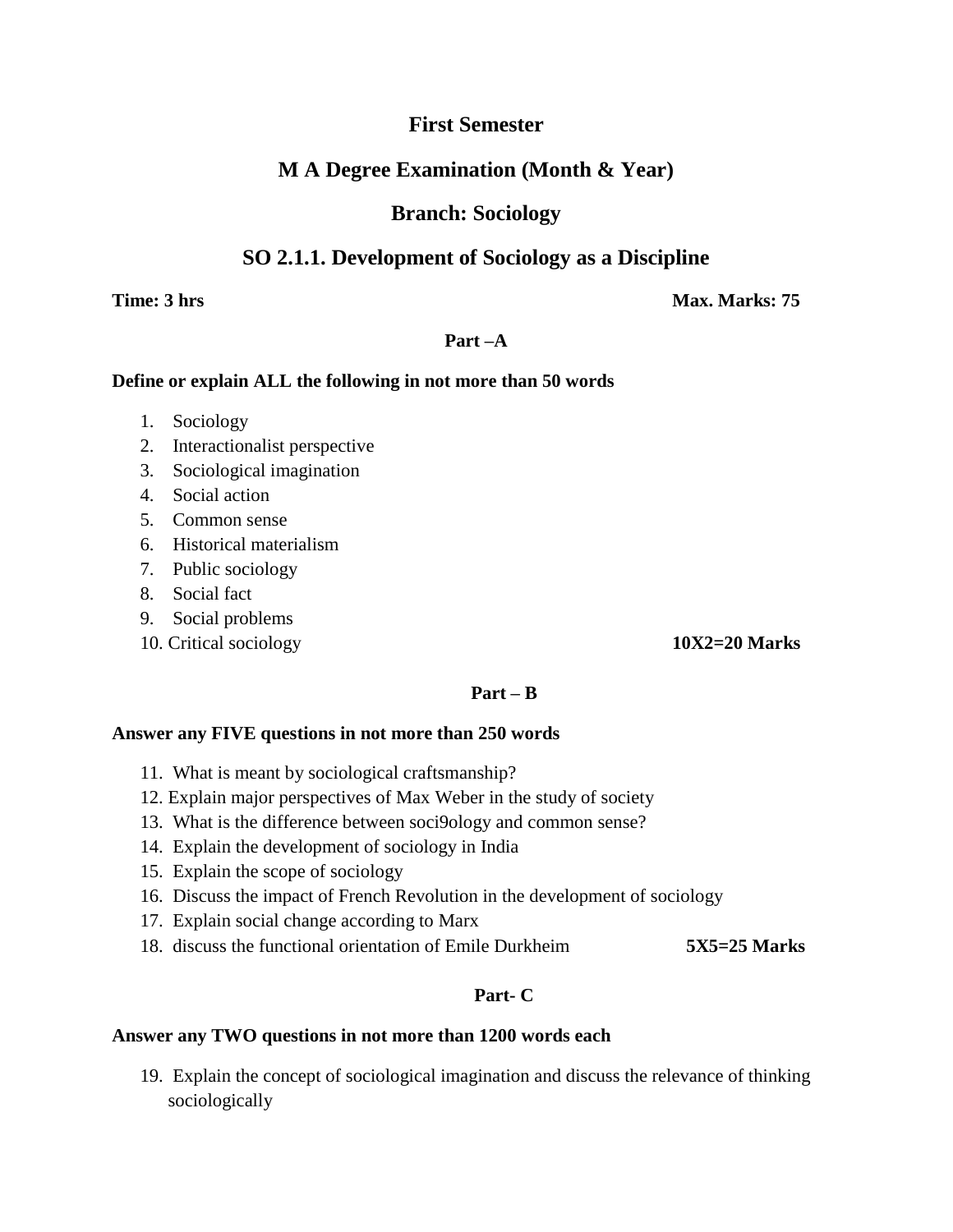- 20. Critically examine the importance of sociology in contemporary society
- 21. Discuss the emerging areas and specializations in sociology
- 22. Discuss development of sociology in America **2X15=30 Marks**

# **First Semester**

# **M A Degree Examination (Month & Year)**

# **Branch: Sociology**

# **SO 2.1.2. Theoretical Foundations in Sociology**

**Time: 3 hrs Max. Marks: 75** 

# **Part –A**

## **Define or explain ALL the following in not more than 50 words**

- 1. Social theory
- 2. Sociological thought
- 3. Modernity
- 4. Capitalism
- 5. Social stratification
- 6. Suicide
- 7. Society
- 8. Metropolis
- 9. Social fact
- 10. Solidarity **10X2=20 Marks**

#### **Part – B**

#### **Answer any FIVE questions in not more than 250 words**

- 11. Discuss the movement from social philosophy to social theory
- 12. Discuss Simmel's philosophy of money
- 13. Explain the theory of bureaucracy
- 14. What is meant by alienation according to Karl Marx?
- 15. Explain the socio-political background in t he emergence sociological thought
- 16. What is solidarity and explain the types of solidarity according to Emile Durkheim?
- 17. What is the difference between social thought and sociological thought?
- 18. What is surplus value according to Karl Marx? **5 X5=25 Marks**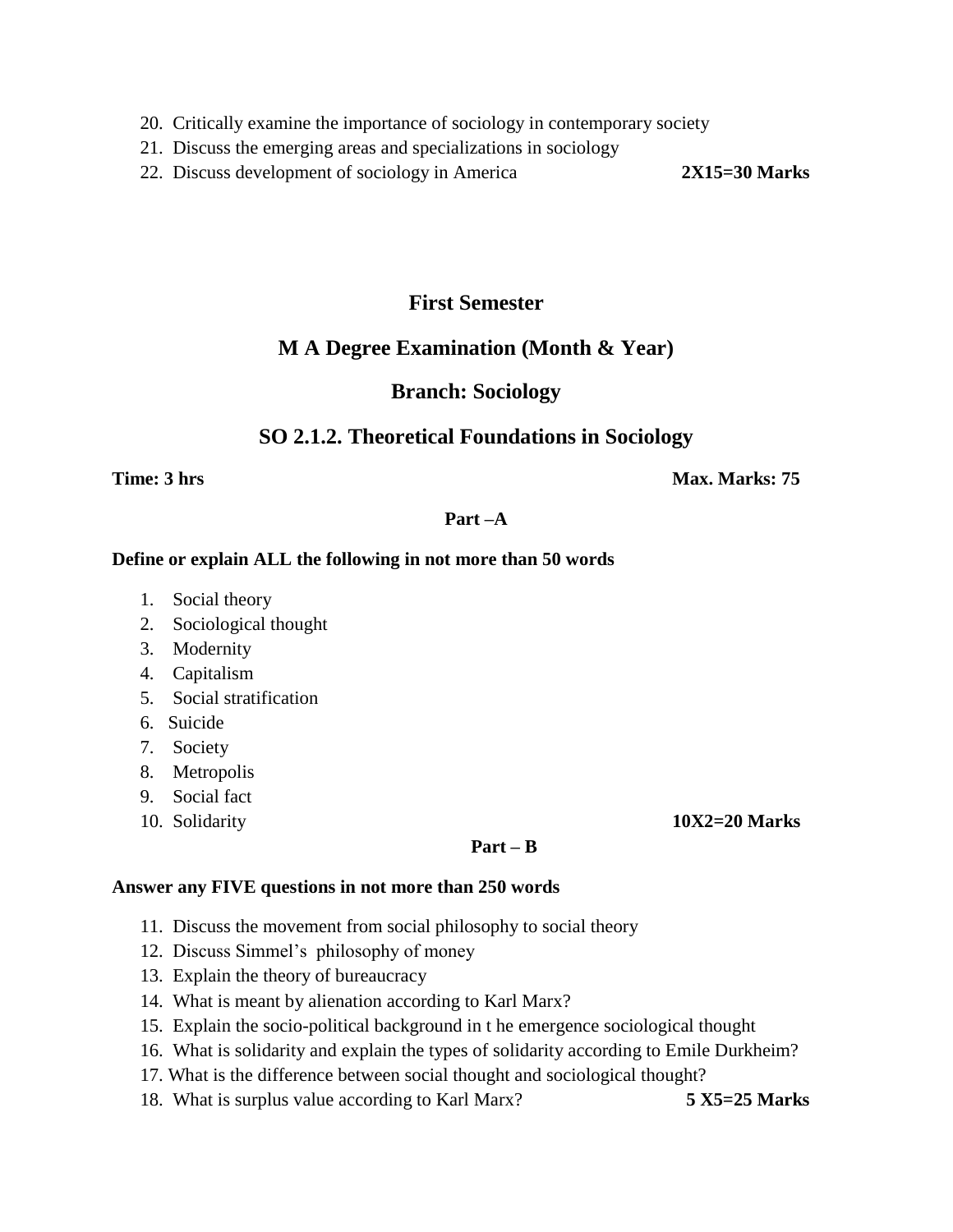#### **Part- C**

#### **Answer any TWO questions in not more than 1200 words each**

- 19. Discuss the theory of power and authority of Max Weber
- 20. Critically examine the theoretical contribution of Karl Marx
- 21. Explain the major contributions of classical sociologist
- 22. Critically examine how far the theory of Emile Durkheim is useful to analyse contemporary social situations **2X15=30 Marks**

# **First Semester**

# **M A Degree Examination (Month & Year)**

# **Branch: Sociology**

# **SO 2.1.3 Perspectives on Indian Society**

# **Time: 3 hrs Max. Marks: 75**

## **Part –A**

#### **Define or explain ALL the following in not more than 50 words**

- 1. Family
- 2. Culture
- 3. Indology
- 4. Kinship
- 5. Communalism
- 6. Ethnicity
- 7. Diversity
- 8. Marriage
- 9. Secularism
- 10. Unity **10X2=20 Marks**

#### **Part – B**

#### **Answer any FIVE questions in not more than 250 words**

11. Explain the major diversities in Indian society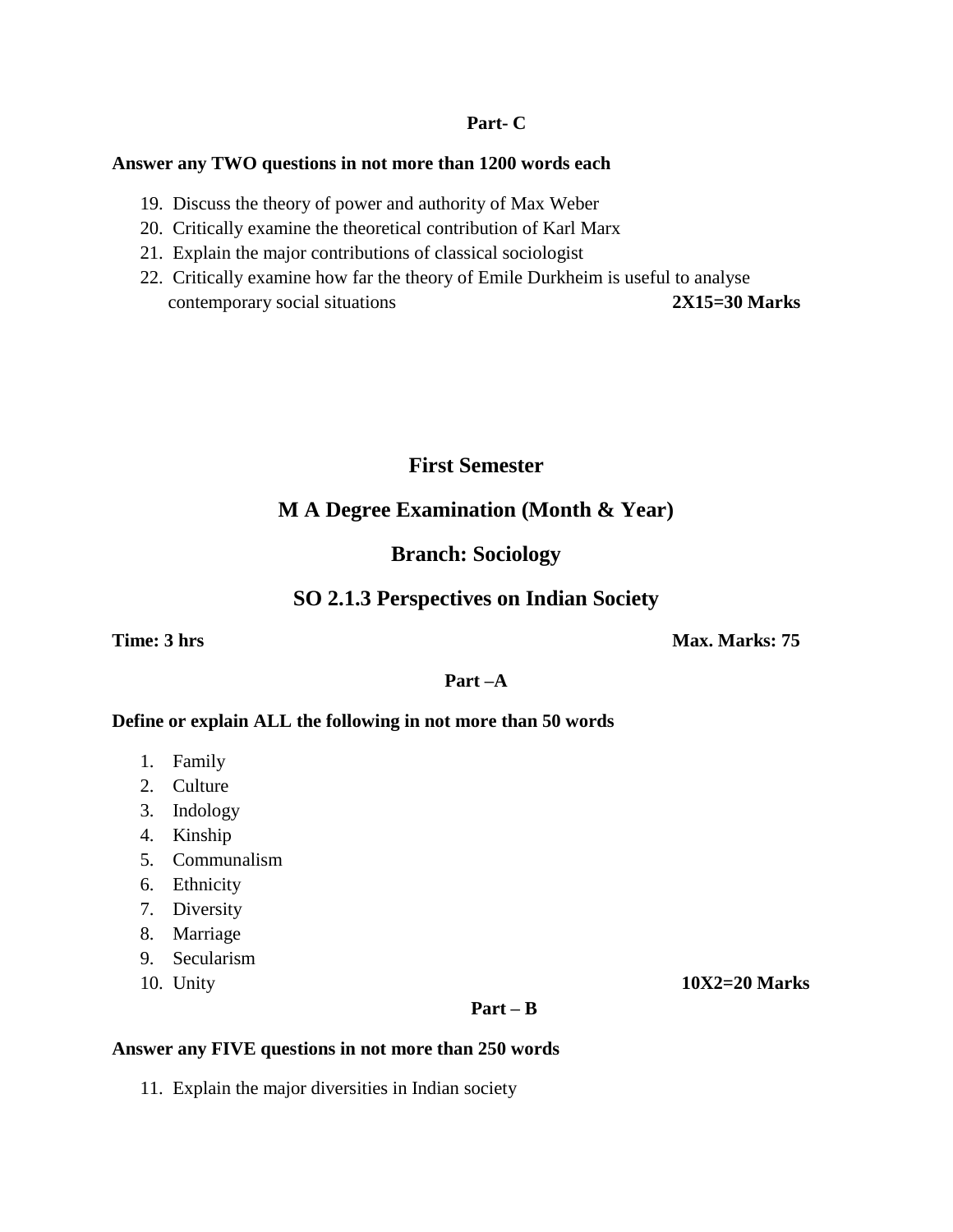- 12. What is meant by sanskritization?
- 13. What is meant by modernization?
- 14. Discuss kinship and its types
- 15. What is meant by homo hierarchicus?
- 16. Discuss the role of family in society
- 17. Write a short note on linguistic diversity
- 18. What is meant by regionalism? **5X5=25 Marks**

## **Part- C**

#### **Answer any TWO questions in not more than 1200 words each**

- 19. Critically explain the contemporary social issues in India
- 20. Write an essay on the unity in diversity of Indian society
- 21. Critically examine the views of Louis Dumont on Indian society
- 22. Explain A.R. Desai's perspective on Indian society **2X15=30 Marks**

# **First Semester**

# **M A Degree Examination (Month & Year)**

# **Branch: Sociology**

# **SO 2.1.4. Social Research Methods - I**

**Time: 3 hrs Max. Marks: 75** 

## **Part –A**

#### **Define or explain ALL the following in not more than 50 words**

- 1. Social research
- 2. Scientific method
- 3. Social theory
- 4. Positivism
- 5. Validity
- 6. Research design
- 7. Data
- 8. Sample
- 9. Case study
- 10. Interview schedule **10X2=20 Marks**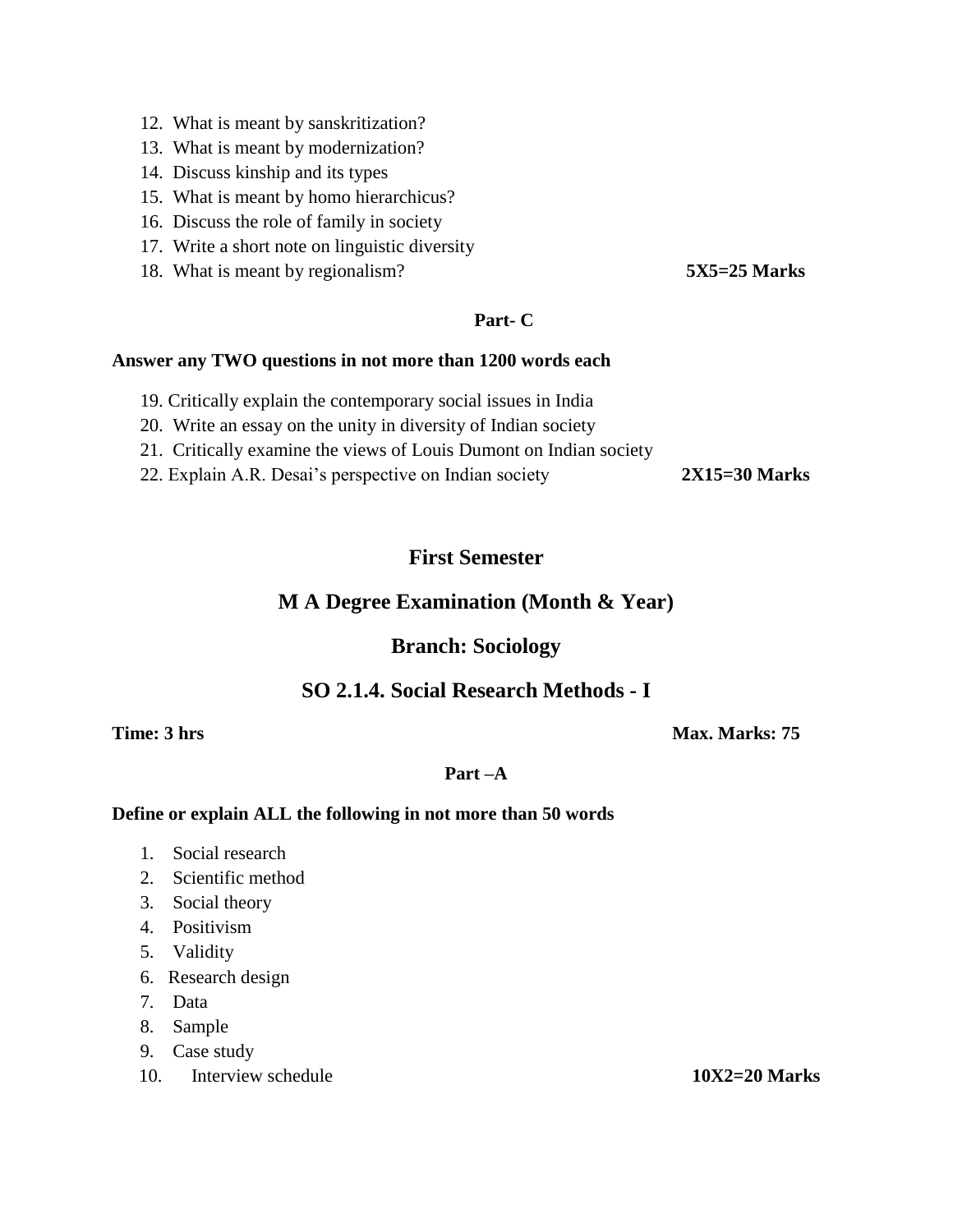#### **Part – B**

#### **Answer any FIVE questions in not more than 250 words**

- 11. Explain the basic research designs in sociology
- 12. What is meant by focus group discussion?
- 13. Explain the difference between applied and pure research
- 14. Explain the scope of social research
- 15. What is the difference between qualitative and quantitative research?
- 16. What are the major criteria of research?
- 17. Explain the importance of reliability and validity in social research
- 18. Explain the steps in report writing 5X5=25 Marks

#### **Part- C**

#### **Answer any TWO questions in not more than 1200 words each**

- 19. Explain the meaning and characteristics of social research
- 20. Discuss the role of theory in social research
- 21. What is the importance of sociological research?
- 22. Explain the steps of social research **2X15=30 Marks**

# **Second Semester**

# **M A Degree Examination (Month & Year)**

# **Branch: Sociology**

# **SO 2.2.1. Sociology of Development**

**Time: 3 hrs Max. Marks: 75** 

#### **Part –A**

#### **Define or explain ALL the following in not more than 50 words**

- 1. Development
- 2. Modernization
- 3. Globalization
- 4. WTO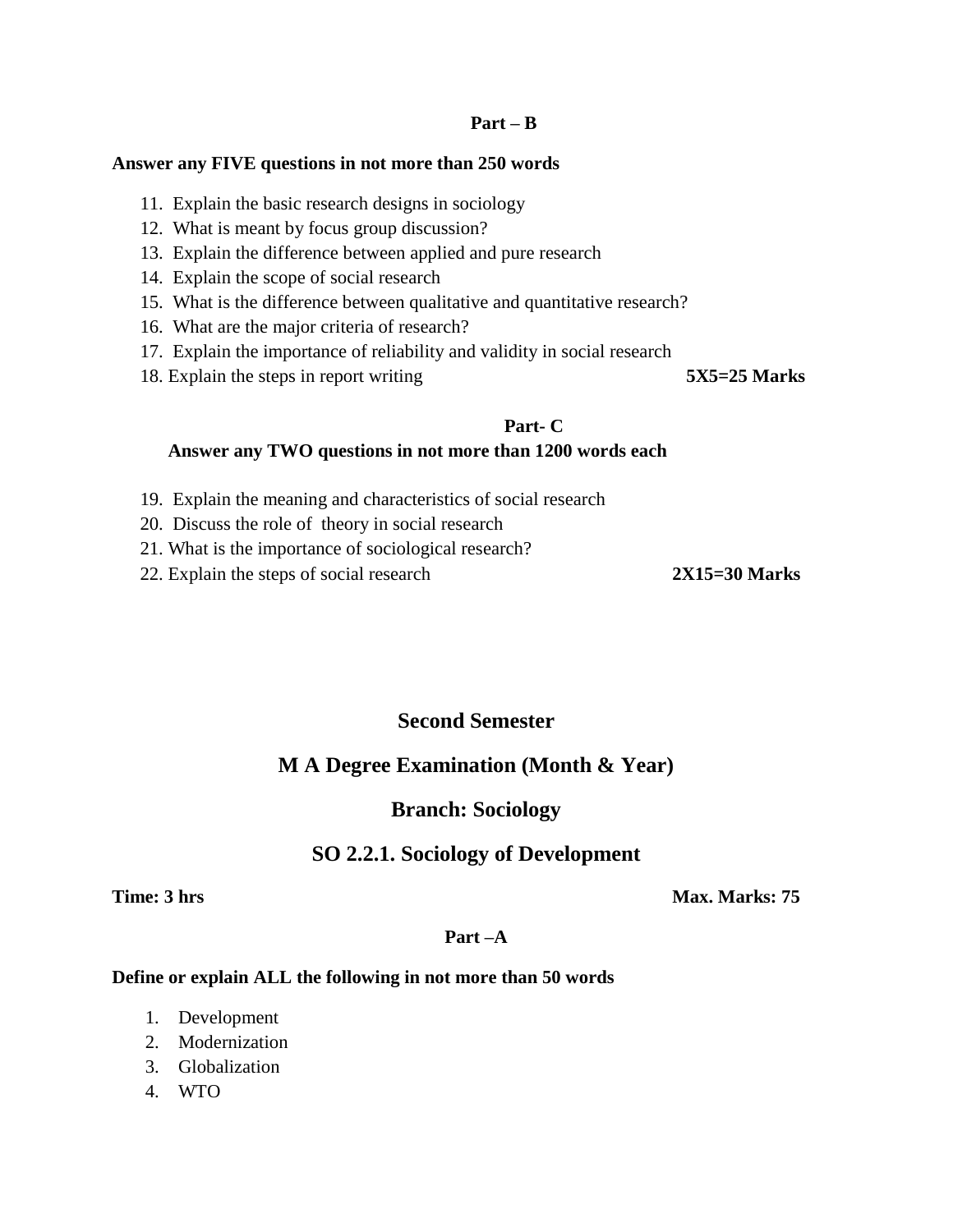- 5. Capitalism
- 6. Consumerism
- 7. Social development
- 8. Pollution
- 9. Sustainable development
- 

10. Poverty **10X2=20 Marks**

## **Part – B**

## **Answer any FIVE questions in not more than 250 words**

- 11. What is meant by gender development?
- 12. Discuss the welfare model of Amartya Sen
- 13. Discuss any two major social impact of modernization in India
- 14. Explain five year plans and its objectives
- 15. Explain the indicators of human development
- 16. Briefly explain the modernization theory of W W Rostow
- 17. What is meant by economic development?
- 18. Explain globalization and its impact on Indian economy **5X5=25 Marks**

# **Part- C**

### **Answer any TWO questions in not more than 1200 words each**

- 19. Write an essay on the fundamental concepts of development
- 20. Critically examine the major development related issues and problems in India
- 21. Write an essay on the importance of sustainable development
- 22. Explain the world system theory of Immanuel Wallerstein **2X15=30 Marks**

#### **Second Semester M.A. Degree Examination,**

# **SOCIOLOGY**

# **SO 2.2.2 : Social Policy and Planning**

Time : 3 Hours Max. Marks : 75

# **PART— A**

#### **Answer all questions in not more than 50 words. Each answer carries 2 marks. (10):2=20 Marks)**

1. Social policy.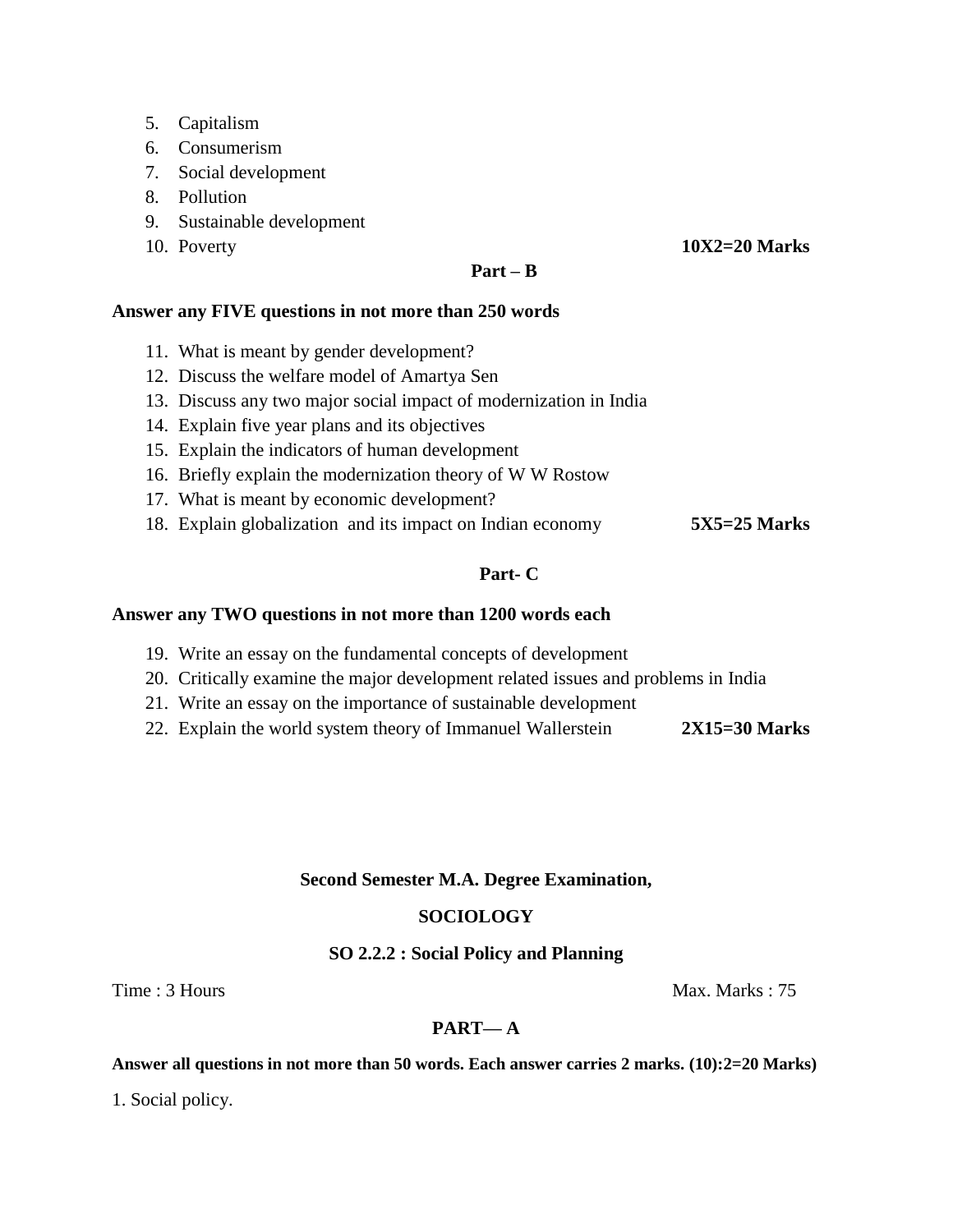## 2. Ideology.

- 3. Practice component.
- 4. Ecological concerns.
- 5. Principles of distributicil.
- 6. Regional Governance.
- 7. Project appraisal.
- 8. Monitoring plan.
- 9. Regional Social Govern
- 10. Risk Society.

## **PART- B**

#### **Answer any five questions in not more than 250 words. (5x.25 Marks)**

- 11. Explain the need for human well being in Social Policy.
- 12. Tra6e the history of Social Policy.
- 13. Examine Social Policy as a intervention process.
- 14. Discuss the threat of Globalization.
- 15. How the problem of power affects society?
- 16. Discuss the evaluation of project planning.
- 17. Examine transmission of global policy.
- 18. Discuss crisis of welfare

# **PART — C**

## **Answer any two questions in not more than 1200 words each. (2x15=30 Marks)**

- 19. Examine the role of International Organizations in Global Social Policy.
- 20. Justify the different approaches to Social Policy.
- 21. Examine the impact of institutional context of Social Policy.
- 22. Discuss the various components of Social Policy Plan.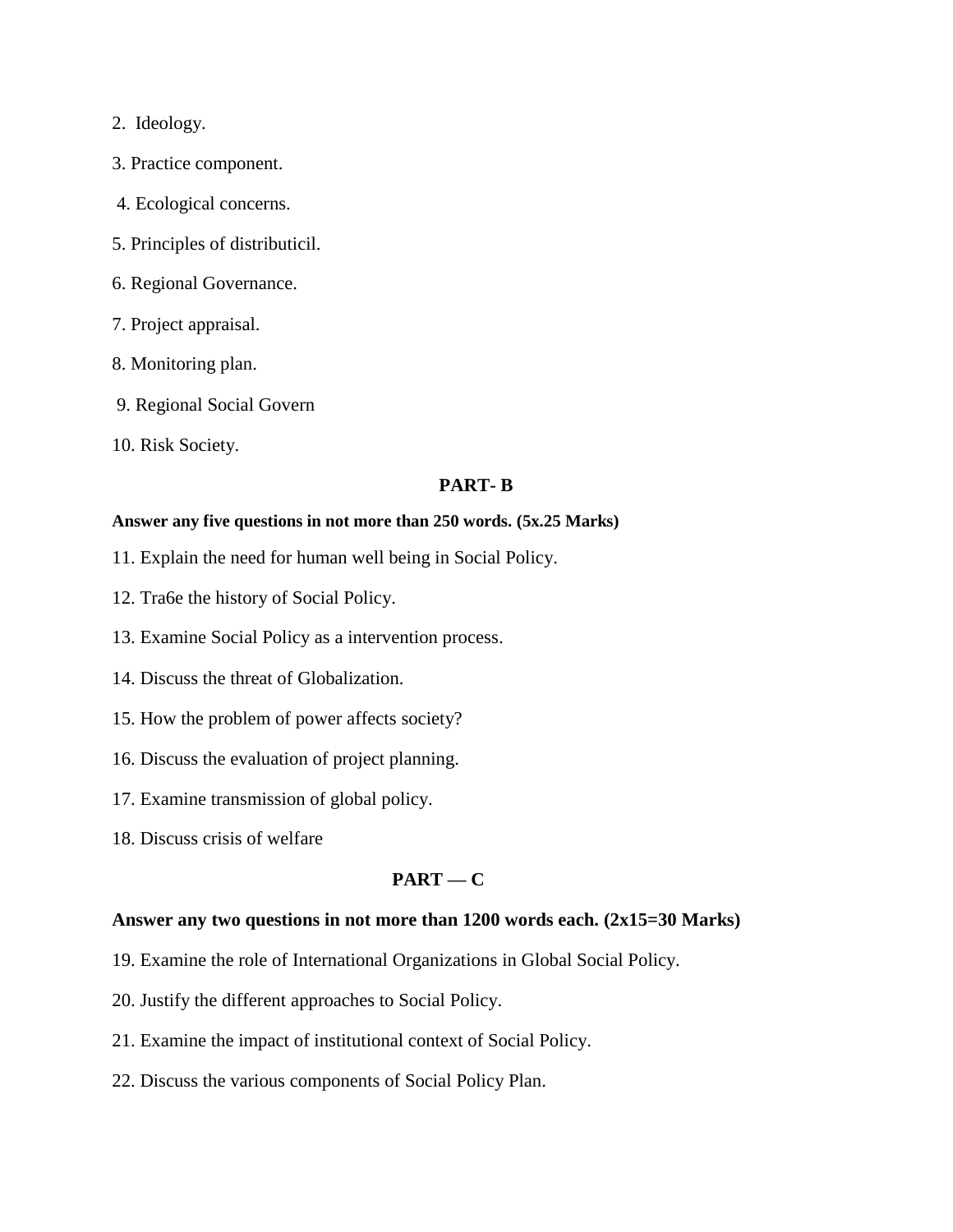### **Second Semester M.A. Degree Examination**

# **SOCIOLOGY**

## **SO 2.2.3-: Social Research Methods — II**

**Time:3 Hours Max. Marks : 75** 

# $PART - A$

#### **Answer all questions in not more than 50 words. Each question carries 2 marks. (10x2=20 Marks)**

- 1. Epistemology
- 2. Independent variable
- 3. Cross sectional survey
- 4. Snowball sampling
- 5. Ratio
- 6. Thematic Analysis
- 7. Contingency Table
- 8. Triangulation
- 9. Ethnography
- 10. Attribute.

# **PART — B**

### **Answer any five questions in not more than 250 words. (5x5=25 Marks)**

- 11. Purposes of Social Science Research.
- 12. Levels of measurement in quantitative research.
- 13. Merits and demerits of Longitudinal Study.
- 14. Importance and limitations of case study method.
- 15. What is FGD ?.When do you use it ?
- 16. Qualities of good hypothesis.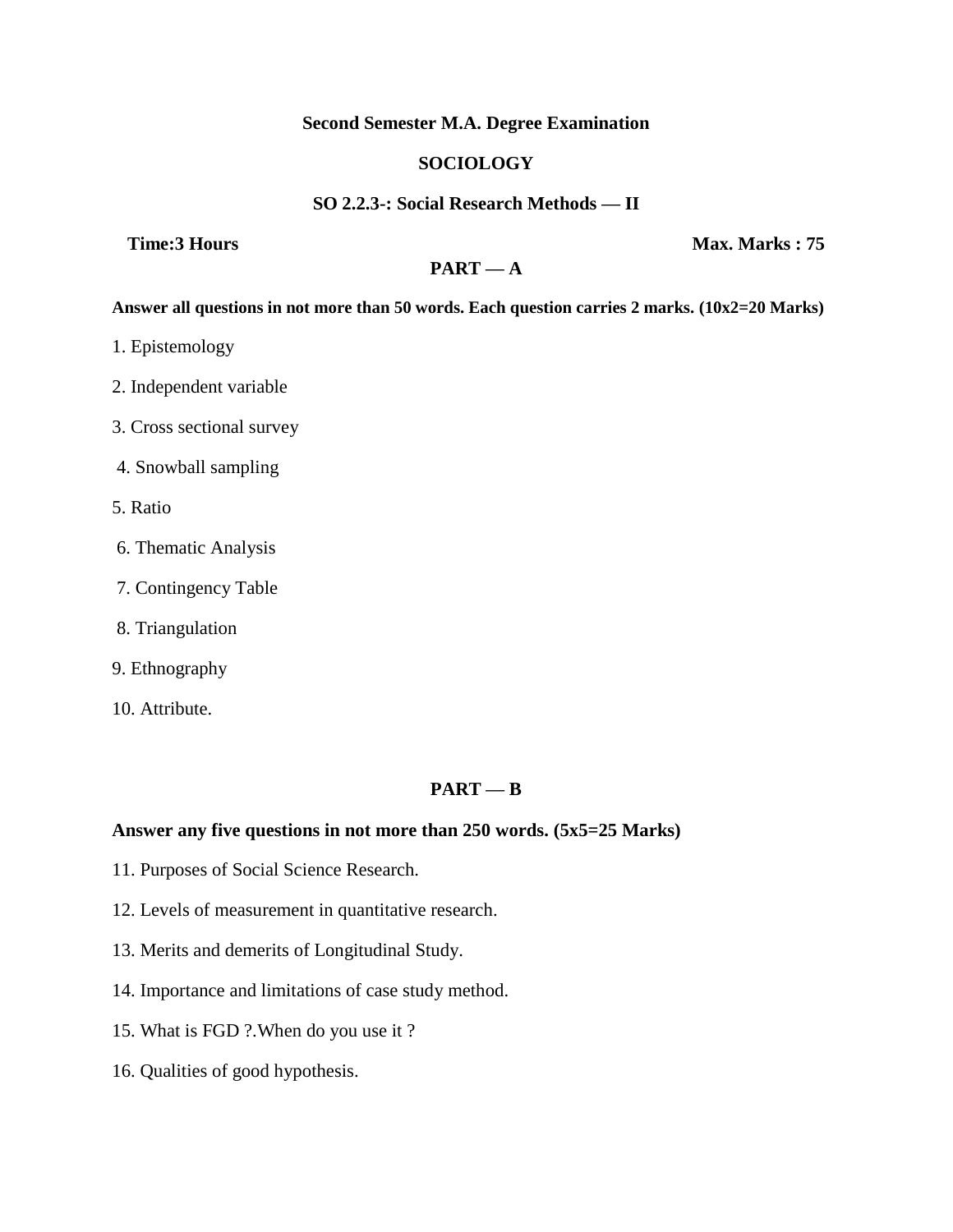17. Strengths and weaknesses of qualitative research.

18. Merits and demerits of Interview Techniques.

# $PART - C$

## **Answer any two questions in not more than 1200 words each. (2x 15=30 Marks)**

19. What is sampling? Explain the different probability sampling methods.

20. Define quantitative research and briefly explain its measures of reliability and validity. Comment on the issues of causality generalization and replication.

21. What is qualitative research in sociology? Give a brief account of basic designs of qualitative research.

22. What is participant observation ? Discuss the merits and demerits of this method.

## **Second Semester M.A. Degree Examination**

### **SOCIOLOGY**

# **S02.2.4B — Sociology of Marginalized Communities**

**Time : 3 Hours Max. Marks : 75** 

# $PART - A$

# **Answer all questions in not more than 50 words. Each question carries 2 marks. (10x2=20 Marks)**

- 1. Social inclusion
- 2. Scheduled Tribe
- 3. Caste
- 4. Depressed castes
- 5. Stratification
- 6. Social mobility